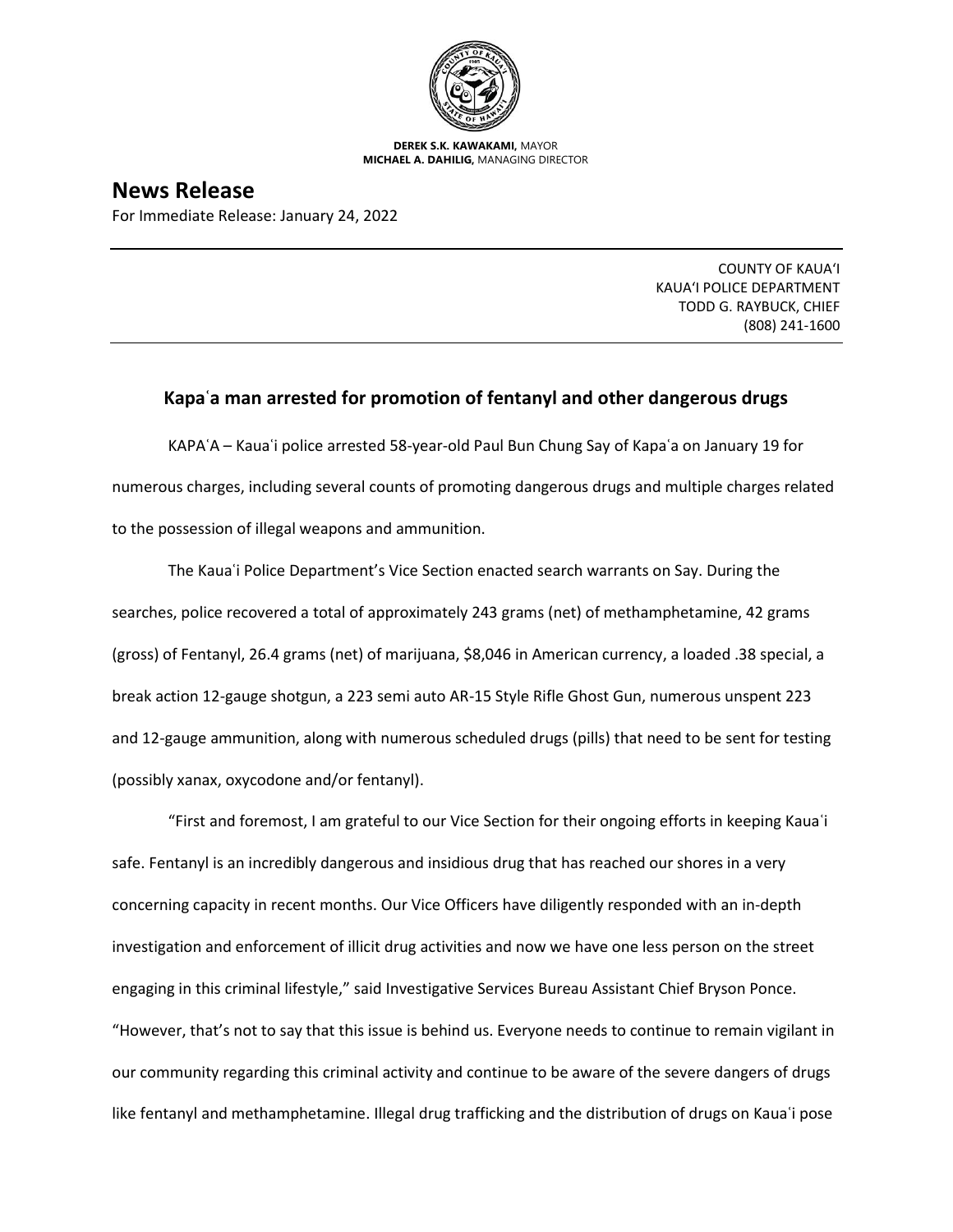a significant danger to everyone. And with that being said, we remain thankful to our community and your partnership throughout this drug epidemic because your continued reporting of illegal activity helps us decrease the amount of these dangerous substances from circulating on our island."

Say has been officially charged with two counts of Promoting a Dangerous Drug in the First Degree, two counts of Promoting a Dangerous Drug in the Second Degree, one count of Promoting a Dangerous Drug in the Third Degree, seven counts of Place to Keep Ammunition, Three counts of Ownership or Possession Prohibited, as well as one count each of Alteration of Identification Marks Prohibited, Place to Keep Pistol or Revolver, Carrying or Possessing a Loaded Firearm on a Public Highway, and Manufacturing, purchasing, or obtaining firearm parts to assemble a firearm having no serial number.

He was booked and is being held on a \$1 million bail.

If you see or encounter any kind of suspicious activity, please call KPD Dispatch at 241-1711. If you wish to remain anonymous, please visit Kaua'i Crime Stoppers at [www.cskauai.org.](http://www.cskauai.org/)



**Paul Bun Chung Say**